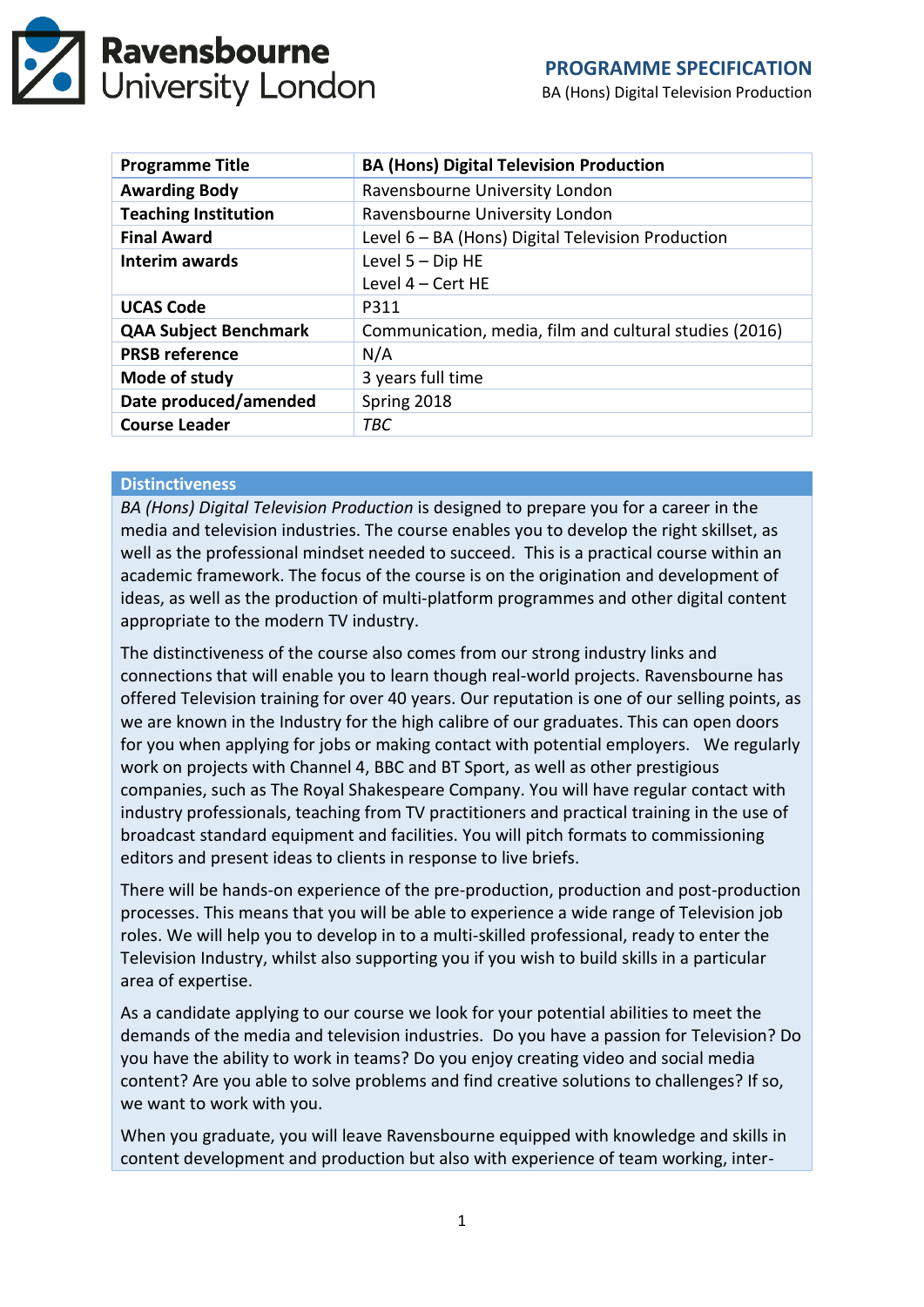disciplinary collaboration, and the entrepreneurial skills necessary to survive and succeed in the creative industries.

How an audience views content has been transformed by the technology delivering it to us and the adoption of new hardware/services by the audience. Traditionally the TV industry was broadcast by handful of national players like the BBC and ITV and produced in-house or by a handful of production companies. The marketplace is now international and the UK is still an important player.

UK satellite and cable distributors like Sky and Virgin broadcast thousands of channels and programmes internationally. The faster speed of domestic web and mobile technology (i.e. fast/fibre broadband, 4G/5G data) has meant high quality for internet video distribution (like iPlayer, YouTube, Vimeo, iTunes). Widespread domestic adoption of this technology has enabled new international on-demand services (like for example Netflix, Amazon Prime, AppleTV and NowTV) to join them.

The industry landscape in which Digital Television Production graduates will work in is challenging and incredibly diverse. You are encouraged build up specialisms when on the course, but we believe that having skillsets across all areas will give you more employment or study options when you graduate.

The course looks for candidates that are interested in:

- Operational television roles (camera, lighting, sound, web designer, for example).
- Production television roles (producer, director, production manager, script writer, researcher, interactive producer, for example).
- Commissioning and marketing roles
- Technical and interactive roles.

Your time at Ravensbourne should be the opportunity that you also "learn how to learn" so you can be adaptable and can stay "current" after you graduate**.** This means that you will develop a sense of individual responsibility for your own learning. For example, you will take the initiative to practice your skills outside of your timetabled sessions and to gain relevant work experience. You will regularly reflect on what you have learned and what you need to do to improve. At Ravensbourne, we will support you in this and provide regular guidance on how to make the most of the opportunities available.

**Cultivate -** BA (Hons) Digital Television Production will prepare you for a range of roles across the media industry both inside and outside television. The course trains you in the traditional professional skills on professional kit - camera, lighting, sound and web used in a variety of forms like documentary, drama, entertainment, corporate production, advertising/marketing or social media. You will develop the key life-skills asked for by employers: the ability to work in teams and an ability to adapt to change. Although there is a balance of individual and group assessment, the course is focused predominantly upon team work and production projects.

**Collaborate** - BA (Hons) Digital Television Production is a course that is all about collaboration. Making programming and content is all about working in a team within your course and outside it. All projects on the courses are market led approaches to content production - you will learn to produce work which is audience-facing and commercially-savvy. Ravensbourne is an exciting environment to study a media course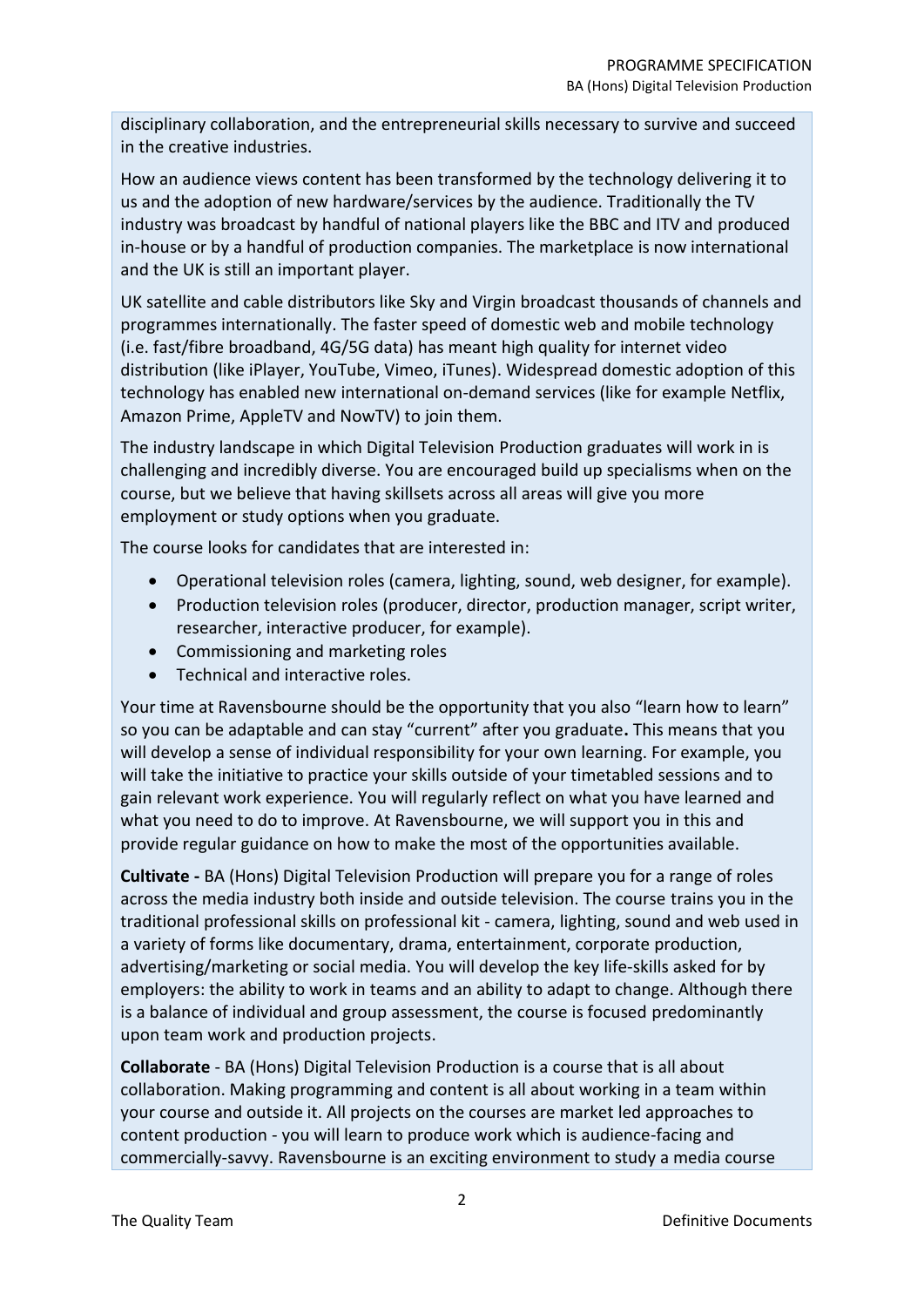because all the courses are based within the creative industries of design and media. All students are encouraged to creatively explore and experiment with the technologies and programme-making possibilities in Ravensbourne's impressive inter-disciplinary environment.

**Integrate -** The course is a rounded vocational course designed within an academic Honours degree framework which means you graduate prepared for academic study at a post-graduate level or for directly entering industry. Industry is also embedded within our courses. The staff on the course are from industry and we know what the industry looks for in an employee leaving University. Whether you wish to work on camera or as a producer, this course provides the fundamental skills and understanding that you need to move on to the next stage.

**Advocate -** Ravensbourne is embedded within the wider creative community and Ravensbourne Television graduates can be found working in companies across the UK and internationally. BA (Hons) Digital Television Production pushes responsible representation within programme-making both on screen and behind the scenes. The course teaches you how to develop sustainable production practices and how to minimise the carbon footprint of your productions. You will learn how to approach productions from a health and safely perspective and how to minimise the risk of anyone being harmed as part of your production. You are also encouraged to discuss and implement real world issues within your practice and within your work (climate change, social justice, interdependence, wellbeing and biodiversity).

**Originate -** Throughout the course, you are asked to originate new ideas for industryfocused projects. In Level 1, the focus is on developing skillsets and gaining experience working in different genres. As you progress though the different levels of BA (Hons) Television, initiating self-directed ideas, developing your creativity and producing innovative solutions becomes paramount and units in Level 5 and 6 encourage solutions that push your ambitions.

## **The Ravensbourne Mindsets and Skillsets Manifesto: Five Principles**

Ravensbourne developed its Mindsets and Skillsets Manifesto as part of an institutionwide Portfolio Review. This was the culmination of a significant process that included a broad literature review; various outputs from national and international conferences and institutional visits; a 'Futures in the Making Symposium' attended by academic faculty featuring an industry panel and a second panel of high profile external academics; a '20 / 20 / 20 Visiting Lecture Programme'; and market analysis of existing courses and the university's academic framework. The final Manifesto also drew from the institution's Strategic Plan and the Director's post-2018 vision document.

The Mindsets and Skillsets Manifesto consists of Five Principles that creates the basis of a vision that informs a new academic framework, its new curriculum, and all course level learning outcomes. This Manifesto underpins the validation and revalidation documents presented here, and is briefly articulated in the following way:

1. Cultivate / where the individual thrives

- Holistic Education: beyond the discipline
- Life Skills: resilience, self-efficacy, multiple intelligence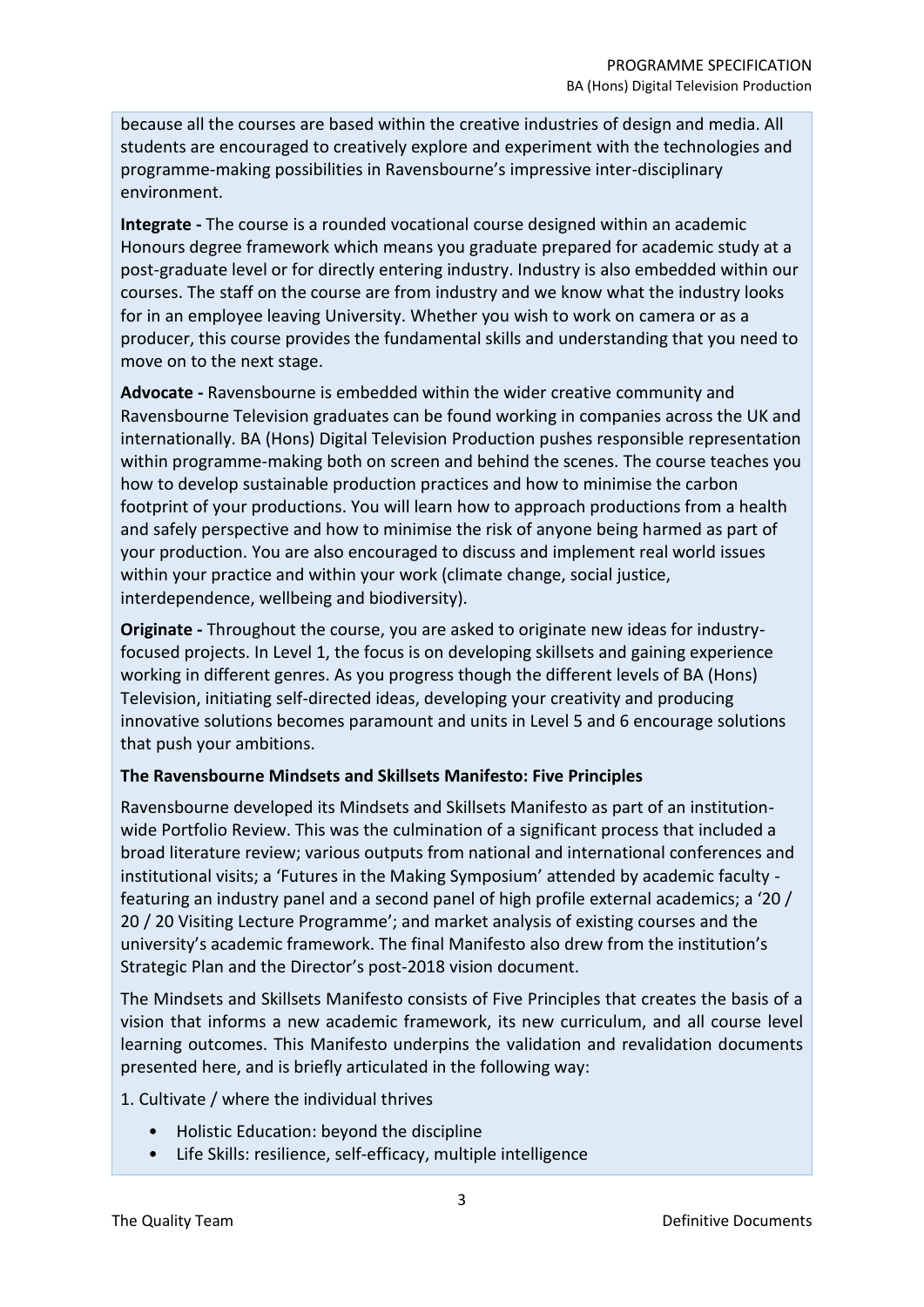Extending the norms of skills-acquisition and competency-based approaches Cultivate nurtures the creative individual beyond the academy, embracing the holistic notion of educating the whole person.

Critical life-skills are investigated and multiple intelligences explored through a model that supports professional and personal development to create and support resilient and inclusive individuals prepared for work in the ever-changing creative industries and for living with wider societal and cultural flux in the 21st century.

2. Collaborate / where disciplines evolve

- Blurring Disciplines: petri dish for new thinking and practice
- Shape-Shifters: new practice demands new practitioners

The Collaborate model enables students with discipline-specific knowledge to apply their own creative thinking, design and media practices and methodologies and production techniques to interdisciplinary and transdisciplinary projects.

Interdisciplinary project models integrate subject knowledge and working methods from a range of disciplines to create synthesis of practice, whilst the transdisciplinary model creates new and extended disciplinary modes through the unity of intellectual and practicebased frameworks to reach beyond single disciplinary perspectives.

3. Integrate / where education engages industry

- Professional Modes: education mirrors industry
- Depth and Breadth: specialists and generalists

A model that integrates academic delivery with industry practice; enabling subject-specific, interdisciplinary student teams to replicate modes of working found within relevant professional models; the Production House in Film and TV, the Design Studio in communication and media design, the Fashion House in fashion and textiles, the Advertising Agency in advertising and promotion and the Architecture Practice in architecture and interiors.

Typically the Integrated Team, with each member assigned a specific role, works to a phased delivery that may include the Discover, Define, Develop and Deliver stages of the Design Double Diamond. Integrate challenges traditional constraints in the teaching of the solo practitioner and embraces the notion of disciplinary discovery and practice through team working.

# 4. Advocate / where purpose meets practice

- Citizen Practitioners: tackling real-world problems
- Self to Selves: from the individual to the collective

Putting purpose first, Advocate recognises the responsibility for creative education to address the unprecedented environmental, social and economic challenges facing humankind; tomorrow's designers and media practitioners are increasingly aware of their responsibilities as global citizens to engage with complex ethical issues related to climate change, social justice, interdependence, wellbeing and biodiversity.

Advocate puts studio projects and commercial and charitable industry commissions at the centre of the educational experience enabling students real-world opportunities to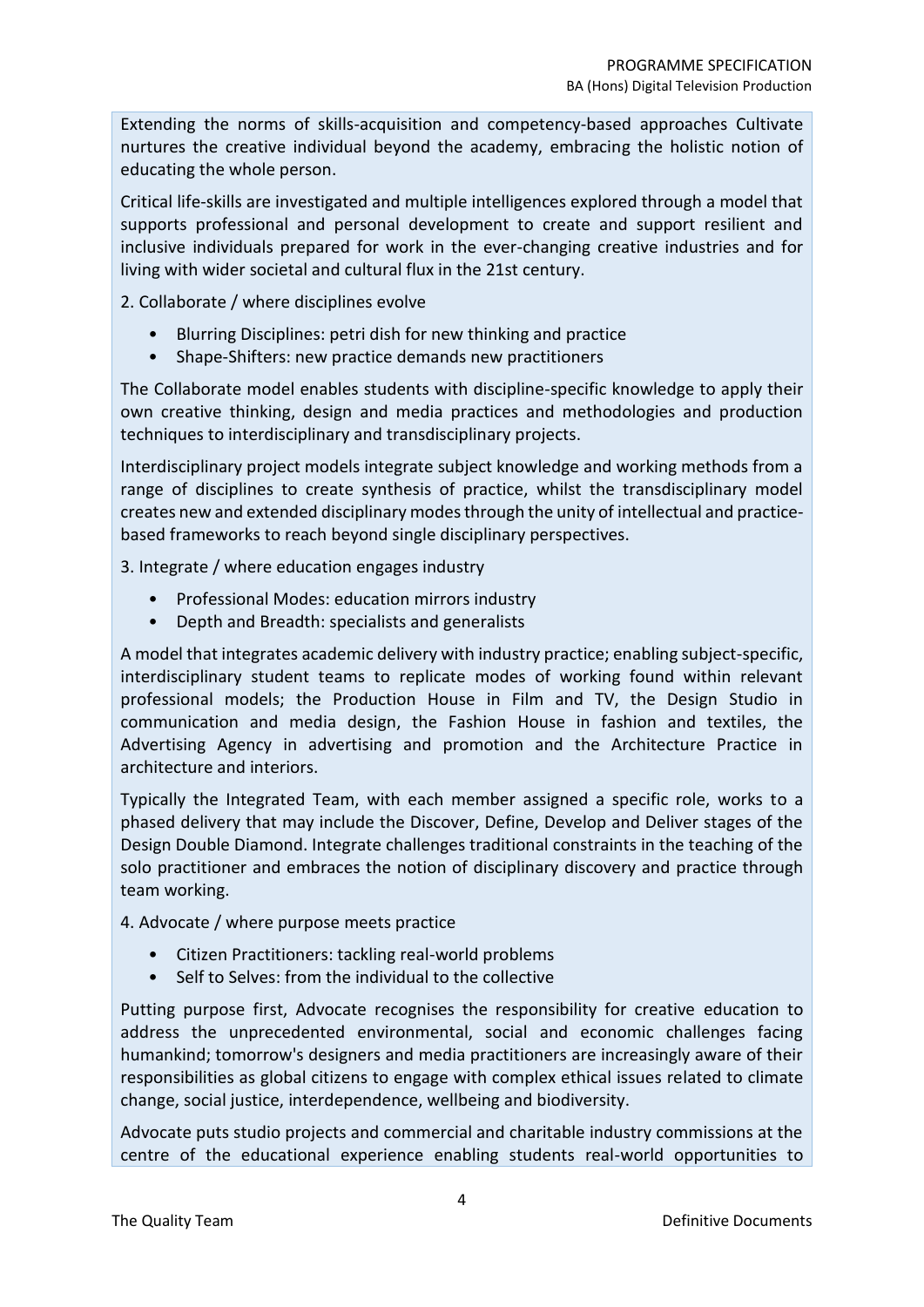improve the communities in which they live and work and in turn begin to transform the wider world.

5. Originate / where creativity meets technology

- Mind-Sets + Skill-Sets: the dynamism of ideas + technology
- Applied Mastery: leveraging theory, practice and innovation

Sitting at the intersection of creativity and technology, Originate enables the merging of visionary mind-sets and skill-sets to provide provocative and challenging design and media approaches. The amalgamation of theory and practice, Originate embraces both integrated and agile design-thinking and design-doing practice and research methodologies to forge dynamic technologically-savvy and creativity-driven responses and solutions to given and self-directed industry-leading projects.

#### **Programme aims**

Acquire the research and writing skills for academic study at Honours degree level and be able to engage both critically and analytically with current debates within digital television.

Develop a range of creative, critical and technical skills and competencies in specialist disciplines related to managerial, operational and production roles in television and the media.

Source placements within high profile media companies with the help of our established Employability unit as a preparation for work in employment as permanent staff, a freelance or in starting a business.

Encourage continuous personal and professional development through engagement and critical reflection

Develop the ability to research and spot trends, generate and develop ideas, frame editorial positions, communicate, and manage the production process and apply these skills in a variety of situations.

Acquire an awareness knowledge and understanding of media and the digital television industries.

Graduate with a portfolio of work of the highest standard attainable.

## **Programme Learning Outcomes**

The course provides opportunities for students to develop and demonstrate knowledge and understanding, qualities, skills and other attributes in the following areas. On completion of the course students will be able to:

## **LO 1 Research/Inspiration**

Select and evaluate information gathering techniques using a wide range of sources, providing visual, contextual and industry case-study research as appropriate.

Related Principle: ORIGINATE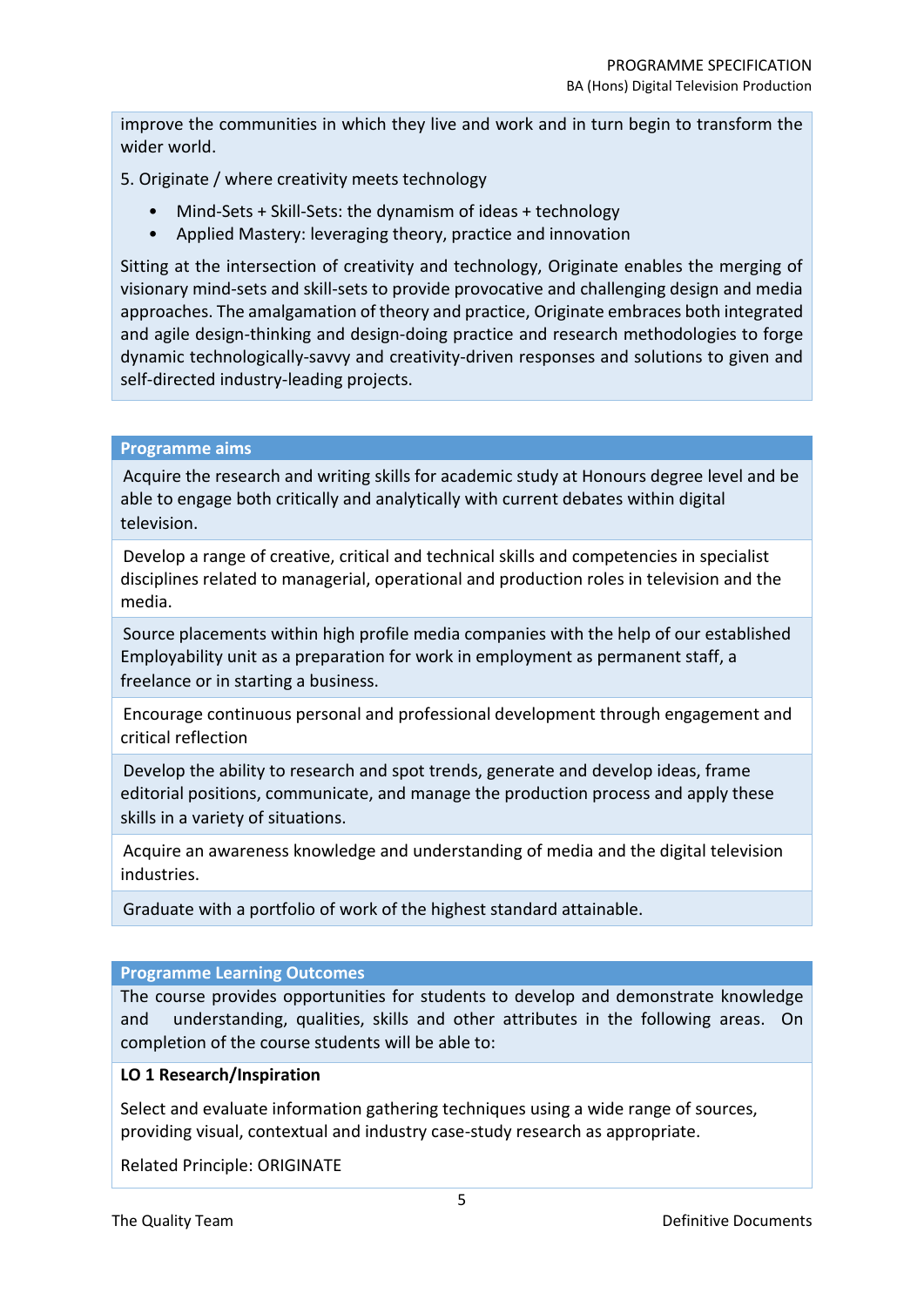# **LO 2 Concept/Ideation**

Critically appraise and evaluate appropriate research materials to generate workable concepts or strategic project themes that inform and underpin project development.

Related Principle: ORIGINATE

## **LO 3 Development/Prototyping**

Investigate potential pathways that result in appropriate solutions, informed by a systematic understanding of the principles of the creative process.

Related Principle: INTEGRATE

#### **LO 4 (Pre) Production**

Demonstrate systematic working knowledge, production skills, selection, application and understanding of a selection of processes, materials and methods that inform creative and academic practice.

Related Principle: COLLABORATE

## **LO 5 Presentation /Storytelling for Influence**

Communicate projects creatively and professionally, whether in visual, oral or written form. Methods of presentation are appropriate to the audience/client and the purpose of the work.

## **Related Principle: ADVOCATE**

## **LO 6 Critical and creative mindsets**

Evaluate a range of critical approaches in order to form an independent position

Related Principle: ORIGINATE

## **LO 7 Employability**

Effectively employ professional transferrable and employability skills, including the ability to manage time and work to clear briefs and deadlines, respond to set goals, and communicate effectively.

Related Principle: CULTIVATE

## **LO 8 Professional Identity**

Align your professional identity as a practitioner with a viable career context.

Related Principle: CULTIVATE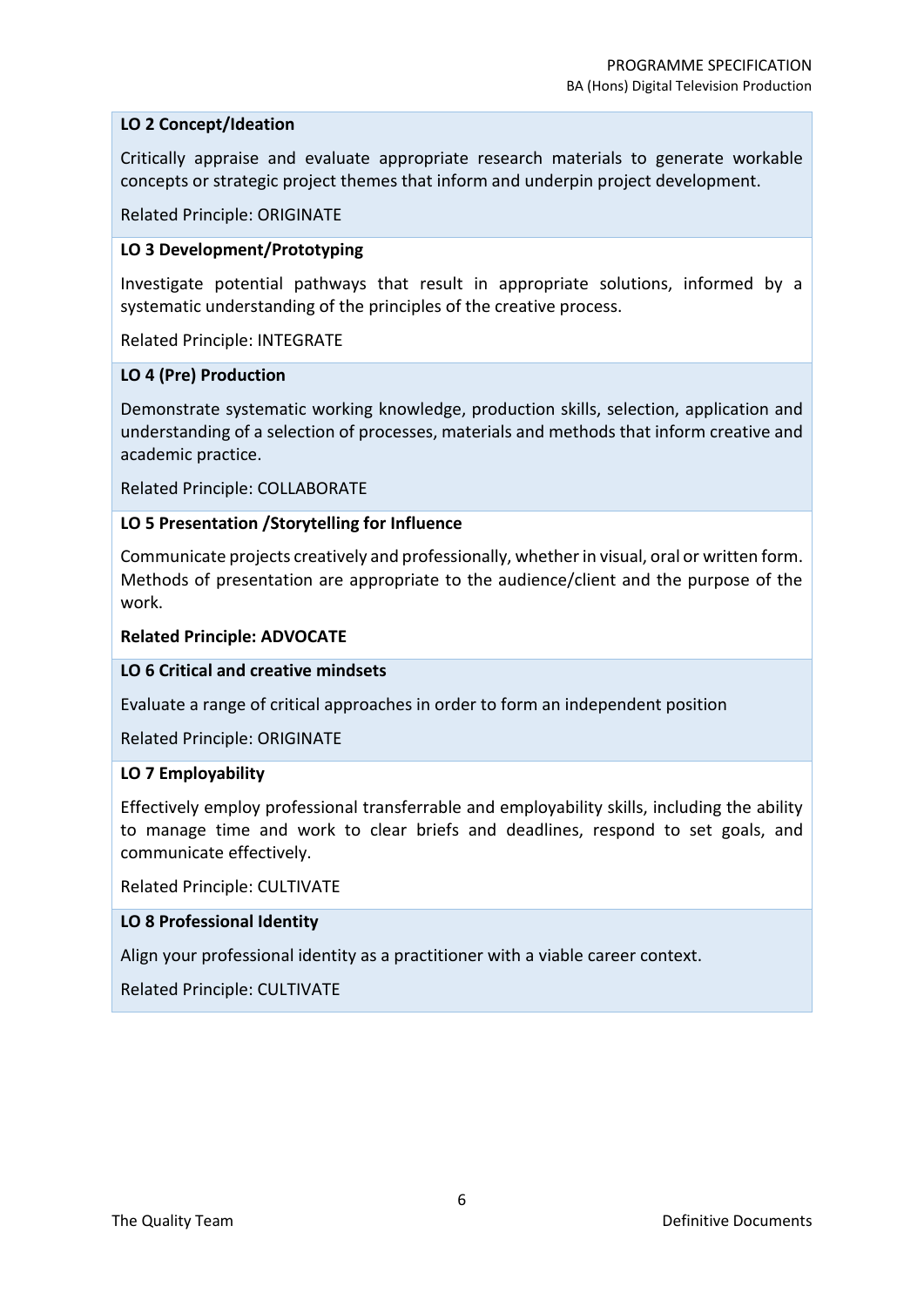| <b>Learning and Teaching methods</b>                   | <b>Assessment Strategy</b>                      |
|--------------------------------------------------------|-------------------------------------------------|
| The Digital Television Production course is            | Digital Television uses a variety of            |
| an Honours level degree course that                    | assessment methods                              |
| challenges students intellectually,                    | Formative assessment is given at the            |
| creatively and practically by reflecting               | midpoint of a unit to give formal guidance      |
| industry practice. The course:                         | before final                                    |
| Prepares you for a range of roles in                   | Summative assessment at the end of the          |
| multiplatform television and content                   | unit. Tutorials give more detailed feedback     |
| production.                                            | and advice throughout each unit.                |
| The course ethos is primarily about                    | Ideas-based projects emulate industry           |
| originating and developing ideas into                  | practice and have some component of             |
| completed projects.                                    | pitch, proposal or presentation in most         |
| Real-world projects involve briefings and<br>$\bullet$ | units.                                          |
| subject-introductions, theory and                      | Formal feedback is supplemented at              |
| contextual lectures and training in                    | presentations by critiques from staff and/or    |
| technical skillsets. Ideas are originated,             | industry guests. On some units, industry        |
| researched and assessed then developed                 | guests can also become "clients" by setting     |
| in tutorials for production.                           | part of a brief - but all the work you          |
| Project-based learning develops your                   | produce is assessed against assessment          |
| ideas, research and finished                           | criteria in the briefs and unit specifications. |
| programmes and content. You will be                    | Final summative presentations can be a          |
| expected to work efficiently both in a                 | combination of group assessment, part-          |
| group/team and autonomously on                         | individual or just be individual.               |
| individual tasks.                                      | Your work is submitted online via Moodle        |
| Production skills are enhanced through                 | and feedback is usually given in a written      |
| each level and reinforced with training.               | form, sometimes in combination with             |
| By completing more demanding                           | audio/video feedback.                           |
| production projects you also increase                  | Peer-group assessment may be used in            |
| your confidence and abilities.                         | some group projects. In all production units,   |
| Academic units at each level develop                   | you will be asked to produce a critical self-   |
| your research and writing skills and build             | assessment of your learning which forms         |
| to a Dissertation in Level 6.                          | part of your final mark.                        |
| Level 4 - skills, craft and principles.                |                                                 |
| In Level 4, your objective is to understand            |                                                 |
| the media industry and the fundamentals                |                                                 |
| of practice needed for multiplatform                   |                                                 |
| content production. You will engage on a               |                                                 |
| range of projects and roles on successive              |                                                 |
| projects. Introductory training is used to             |                                                 |
| facilitate learning within the production              |                                                 |
| units.                                                 |                                                 |
| Level 5 - ideas, development and<br>exploration.       |                                                 |
|                                                        |                                                 |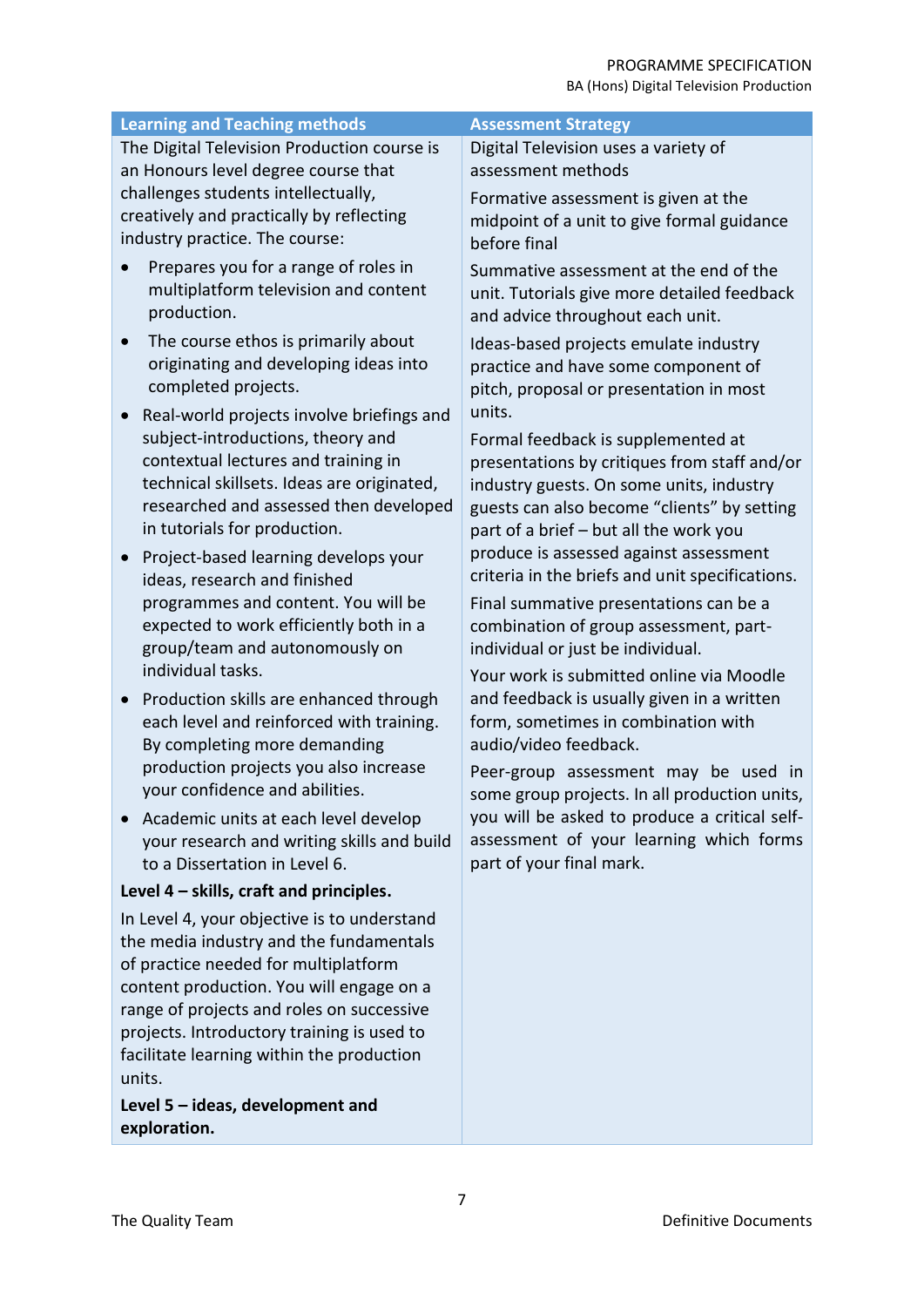#### PROGRAMME SPECIFICATION BA (Hons) Digital Television Production

You will consolidate your skillset, develop your operational skills and experiment creatively on increasingly challenging projects. You will develop audience-led approaches to documentary, entertainment and interactive programmes.

# **Level 6 – independent professional working.**

In the final level, academic and industry research forms the core of your studies with the Dissertation and research for new trends and more complex production challenges. The Portfolio project allows you to build a portfolio of self-initiated work and experiment with ideas and new media solutions that prepare you for professional practice.

| <b>Unit Code</b> | <b>Unit Title</b>                            | <b>Credits</b>    |
|------------------|----------------------------------------------|-------------------|
| Level 4          |                                              | 120 credits       |
| C18101           | Themes in Contemporary Culture               | 15                |
| DTP18102         | Introduction to digital television           | 30                |
| DTP18103         | Audiences, screens and platforms             | 15                |
| DTP18104         | Storytelling and Single Camera Production    | 30                |
| DTP18105         | <b>Studio Production</b>                     | 15                |
| DTP18106         | The TV Industry                              | 15                |
| Level 5          |                                              | 120 credits       |
| C14201           | Theory Unit (Parts 1 & 2)                    | 15                |
| DTP18202         | Multi-Platform Production                    | 30                |
| DTP18203         | Participatory and interactive programming    | 30                |
| DTP18204         | <b>Documentary Narratives</b>                | 15                |
| EDTP181 or       | Using post-production and special effects or | 15                |
| EDT1P82          | Pre-recorded event television broadcasting   | 15                |
| CIE18200         | <b>Cross Institution Elective</b>            | 15                |
| Level 6          |                                              | 120 credits       |
| C18301           | <b>Dissertation Unit</b>                     | 30                |
| DTP18302         | <b>Creative Futures</b>                      | 30                |
| DTP18303         | Portfolio                                    | 45                |
| DTP18304         | <b>Professional Initiatives</b>              | 15                |
|                  |                                              | Total 360 credits |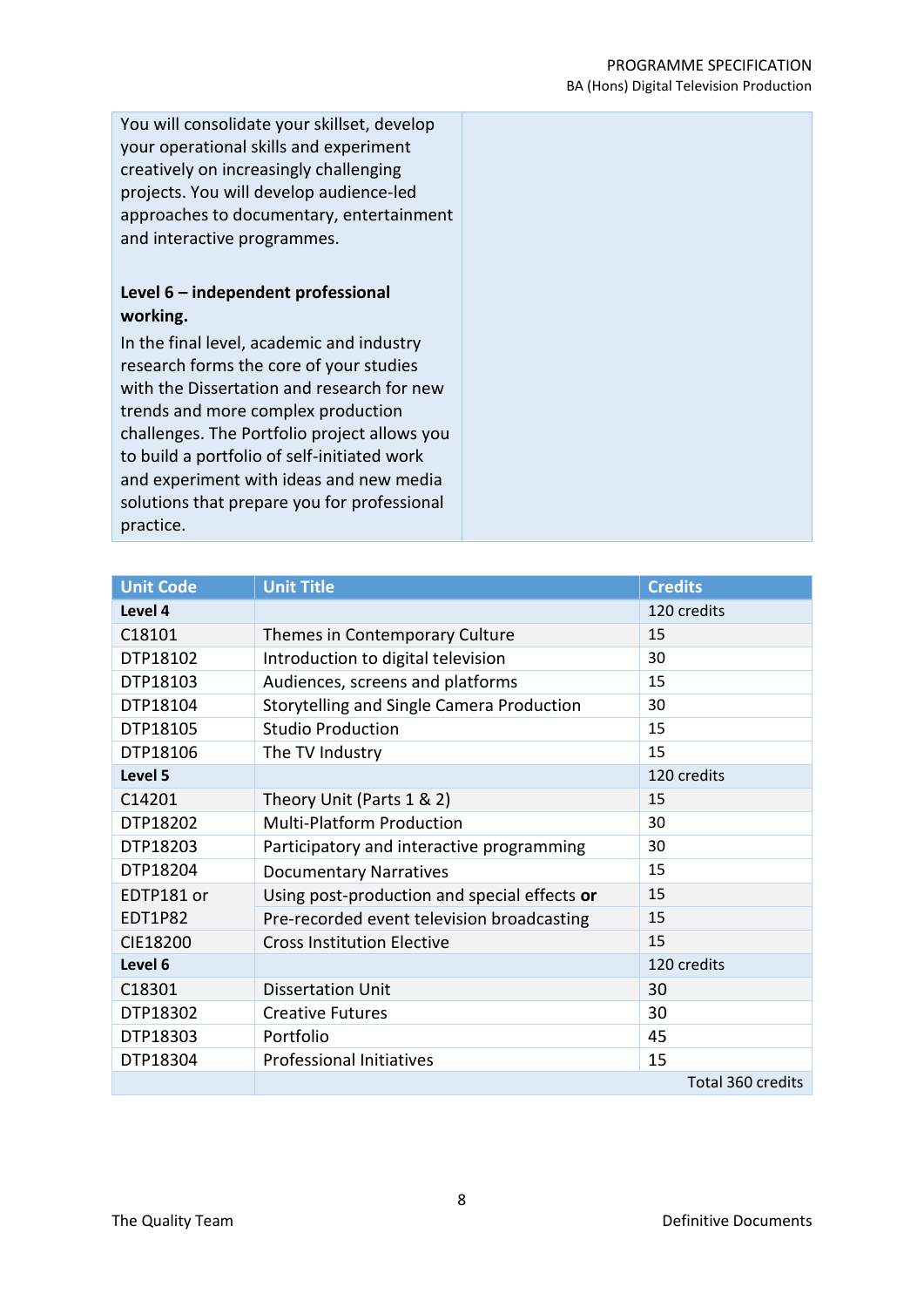# **Entry Requirements**

Students will normally be expected to possess five GCSEs (grade C or above) or equivalent (including English) and also to hold at least one of the following or equivalent UK or international qualification:

- 2 A Levels (grades A-C) or 4 AS Levels (grades A-C)
- 2 vocational A Level (grades A-C)
- Level 3 Foundation Diploma or National Diploma
- Advanced Diploma (grades A-C)
- International Baccalaureate (28 points or above)

Where an applicant's first language is not English, proof of competence in English will be required. For undergraduate and postgraduate programmes, this will normally take the form of an approved English language test at B2 level in the Common European Framework of Reference. Any test for proficiency in English must have been achieved within 18 months preceding the date of entry. Individual programmes may have higher language requirements. Ravensbourne's international department will advise applicants on the language requirements for particular programmes.

## **Selection Criteria**

Ravensbourne will use a number of methods to assess an applicant's suitability for their course of choice. Primarily applicants are selected on the basis of:

- an applicant's prior academic achievement/qualifications and/or previous employment/life experience;
- assessment of the applicant's ability and aptitude to succeed on the course for which s/he has applied.

Students will be selected according to the generic criteria set out below:

Personal attributes

- shows commitment, enthusiasm and interest in the subject area
- $\cdot$  initiative and problem solving
- ability to communicate

## Creative process

- can generate ideas and use external sources to develop them
- ability to research an idea and follow it through to a finished product

Study skills

- can understand and organise information clearly
- can investigate and analyse information
- shows reasoning and intellectual curiosity

## Professional skills

- has shown they can initiate and deliver projects
- can work in a team and with people with different skills
- has shown confidence with IT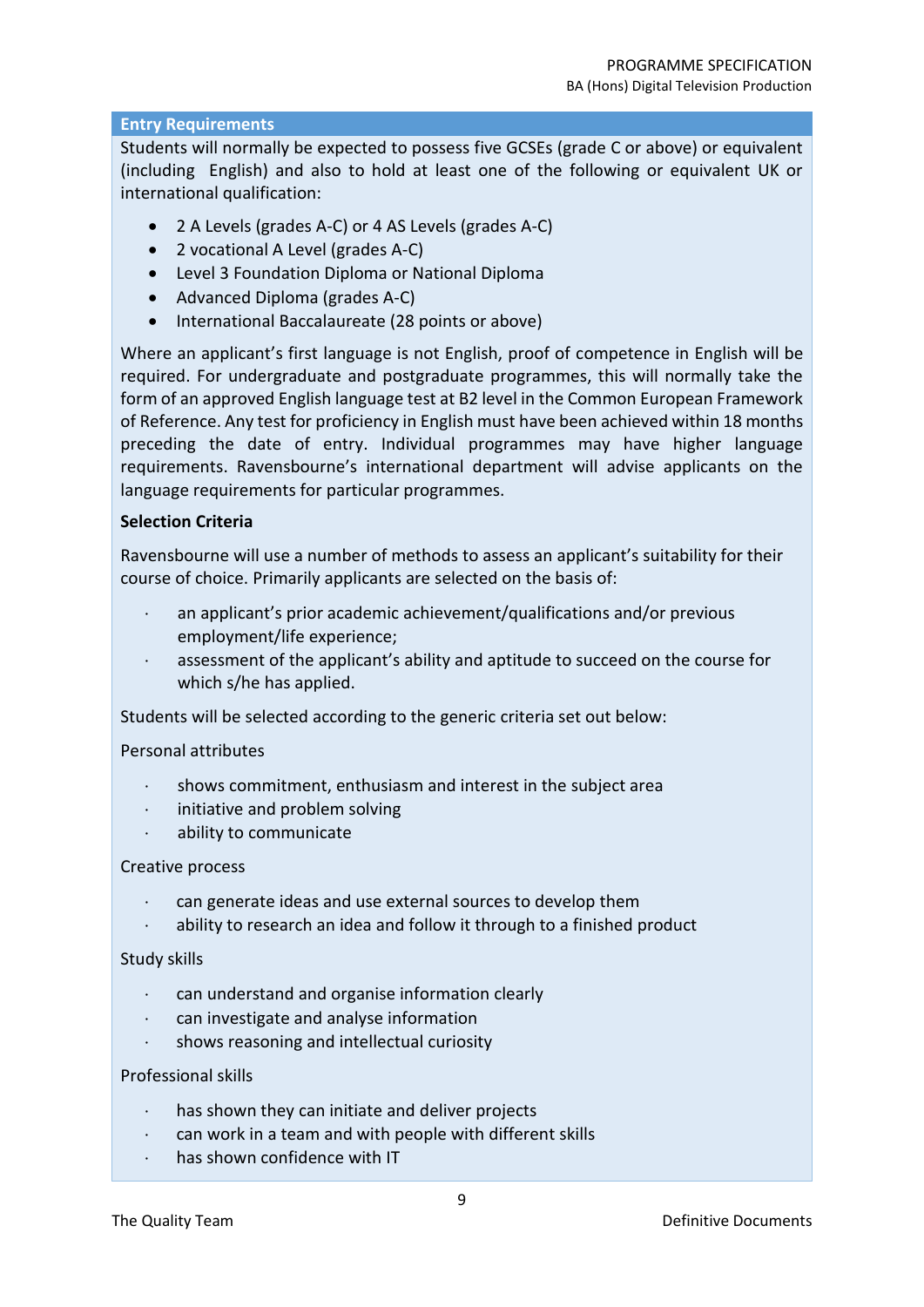#### Career aspirations

- understands the relevance of the course to her/his career ambitions
- understands current debates within industry

#### **Accreditation of Prior Learning**

Applications are welcomed from those who may not possess formal entry qualifications, mature students, those with work experience or with qualifications other than those listed above. Such applicants should demonstrate sufficient aptitude and potential to complete the course successfully. Applicants will be assessed at interview in accordance with Ravensbourne's Accreditation of Prior Learning Policy and Procedure.

**Student Support** <http://intranet.rave.ac.uk/display/SS/Student+Support> **Assessment Regulations** <http://intranet.rave.ac.uk/display/RA/Assessment+-+UG+and+PG>

|                 | Level 4                               |                                     |                                              |                   | Level 5         |                           |                                              |                        | Level 6                                      |                  |           |                           |
|-----------------|---------------------------------------|-------------------------------------|----------------------------------------------|-------------------|-----------------|---------------------------|----------------------------------------------|------------------------|----------------------------------------------|------------------|-----------|---------------------------|
| Course<br>LOs   | Introduction to Digital<br>Television | Audiences, Screens and<br>platforms | Storytelling and Single<br>Camera Production | Studio Production | The TV Industry | Multi-Platform Production | interactive programming<br>Participatory and | Documentary narratives | Using post-production and<br>special effects | Creative Futures | Portfolio | Professional Initiatives  |
| LO <sub>1</sub> |                                       | X                                   |                                              | x                 | X               | X                         | X                                            | X                      |                                              | x                | X         |                           |
| LO <sub>2</sub> | x                                     | X                                   | x                                            |                   |                 | X                         | X                                            |                        |                                              |                  |           | X                         |
| LO <sub>3</sub> |                                       | X                                   |                                              |                   |                 | X                         | X                                            | X                      |                                              |                  |           | $\boldsymbol{\mathsf{x}}$ |
| LO <sub>4</sub> | x                                     |                                     | x                                            | x                 |                 |                           |                                              | X                      | X                                            | X                | X         |                           |
| LO <sub>5</sub> | X                                     | X                                   | X                                            | X                 |                 | X                         | X                                            | X                      | X                                            | X                |           | $\pmb{\times}$            |
| LO <sub>6</sub> | X                                     |                                     | X                                            |                   |                 |                           |                                              |                        | X                                            |                  | x         |                           |
| LO7             |                                       |                                     |                                              |                   | x               | X                         |                                              |                        |                                              | x                | X         | X                         |
| LO <sub>8</sub> |                                       |                                     |                                              | x                 | X               |                           | x                                            |                        |                                              | x                | X         |                           |

#### **Description of the Course**

*BA (Hons) Digital Television Production* is designed to prepare you for a career in the media and television industries. The course enables you to develop the right skillset, as well as the professional mindset needed to succeed. This is a practical course within an academic framework. You will gain hands-on experience of the craft of pre-production, production and post production through project-based learning. The focus of the course is on the origination and development of ideas, as well as the production of multi-platform programmes and other digital content appropriate to the modern TV industry.